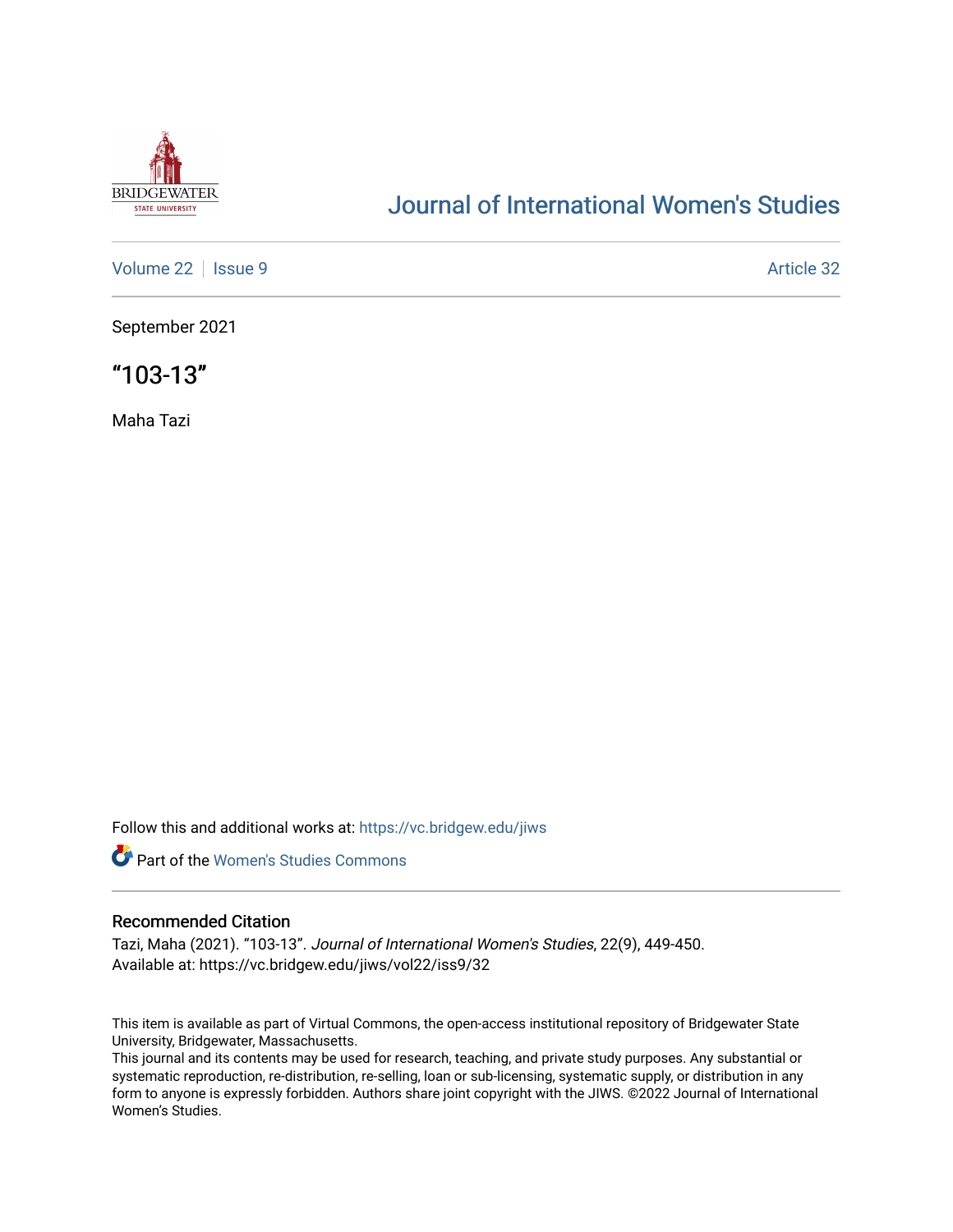#### Tazi: "103-13"

This journal and its contents may be used for research, teaching and private study purposes. Any substantial or systematic reproduction, re-distribution, re-selling, loan or sub-licensing, systematic supply or distribution in any form to anyone is expressly forbidden. ©2021 Journal of International Women's Studies.

### **"103-13"**

### By Maha Tazi

**Price:** *TBC* **Size:** Two videos of 5:13 mins and 2:27 mins

## [https://we.tl/t-hIVlIXndQK](https://nam04.safelinks.protection.outlook.com/?url=https%3A%2F%2Fwe.tl%2Ft-hIVlIXndQK&data=04%7C01%7CD1FOX%40bridgew.edu%7C4edbf7f0638b465954db08d9755cdfc7%7C48ec3bf8d1654eabbbeef8d5307f46e1%7C0%7C0%7C637669864019106956%7CUnknown%7CTWFpbGZsb3d8eyJWIjoiMC4wLjAwMDAiLCJQIjoiV2luMzIiLCJBTiI6Ik1haWwiLCJXVCI6Mn0%3D%7C1000&sdata=R6ZZzBq5m1qeNv1Ex%2FiQ77ntsurPaGVpG6E6OjT77f0%3D&reserved=0)

## & **2:27 mins:**  <https://drive.google.com/file/d/1WTexGQUT0qMnmELS3Od->[93vg3s\\_Mo5Oh/view?usp=sharing](https://nam04.safelinks.protection.outlook.com/?url=https%3A%2F%2Fdrive.google.com%2Ffile%2Fd%2F1WTexGQUT0qMnmELS3Od-93vg3s_Mo5Oh%2Fview%3Fusp%3Dsharing&data=04%7C01%7CJIWS%40bridgew.edu%7Cadee74d3d3b14463f2d308d94d3a0df1%7C48ec3bf8d1654eabbbeef8d5307f46e1%7C0%7C0%7C637625734022312462%7CUnknown%7CTWFpbGZsb3d8eyJWIjoiMC4wLjAwMDAiLCJQIjoiV2luMzIiLCJBTiI6Ik1haWwiLCJXVCI6Mn0%3D%7C1000&sdata=msl3pG8swdL2%2FjF7DwbTggecVGVhURAnPTQJsAPX%2Fac%3D&reserved=0)

## **About the Artist**

Maha Tazi is a feminist artist-activist and a Ph.D. candidate in the Communication Studies Program at Concordia University. She is interested in women's creative disobedience forms in Post-Arab Spring North Africa. Her research focuses particularly on women's graffiti, political cartoons, slam poetry, theatre, and installation art in Morocco, Egypt, and Tunisia. Maha is currently working on an art photography project to raise awareness about the backlash against women's rights in the aftermath of the Arab Spring and on a slam poetry project where she reflects, through her own experiences, on Moroccan immigrant women's lack of sense of belonging to both their country of origin and their host country because of the double burden of sexism at home and racism abroad.

At Concordia, Maha taught a Critical Race Feminisms course at the Simone de Beauvoir Institute at Concordia and a Media Criticism course in the Communication department. Previously, she studied International and Middle Eastern Studies in Morocco, Turkey, and the United Arab Emirates, and Women's Studies at the Institut d'Etudes Politiques (Sciences Po) Paris. She also worked and volunteered with several women's NGOs in the Middle East and North Africa region, such as *Association Solidarite Feminine* in the city of Casablanca, where she helped single mothers learn a new profession and reintegrate into a society that once shattered them. She was also a volunteer writer with *Ananke Mag*, an online interactive platform based in Dubai that engages women across the MENA region and beyond on issues pertaining to women's rights. More recently, she held the position of Program Manager with *Empowering Women in the Atlas*, a social initiative which aims to engage rural women in economic growth and sustainable development in the Atlas Mountains in Morocco, prior to moving to Canada.

## **Description of the Piece**

In 2019, more than one in two women were victims of an act of violence in Morocco (HCP 2019). During the Covid-19 pandemic (March-June 2020), over 1,000 cases of gender-based violence were reported in the country in which psychological violence came first (49%), followed by economic (27.3%) and physical (16.5%) violence, and to a lesser extent by sexual violence